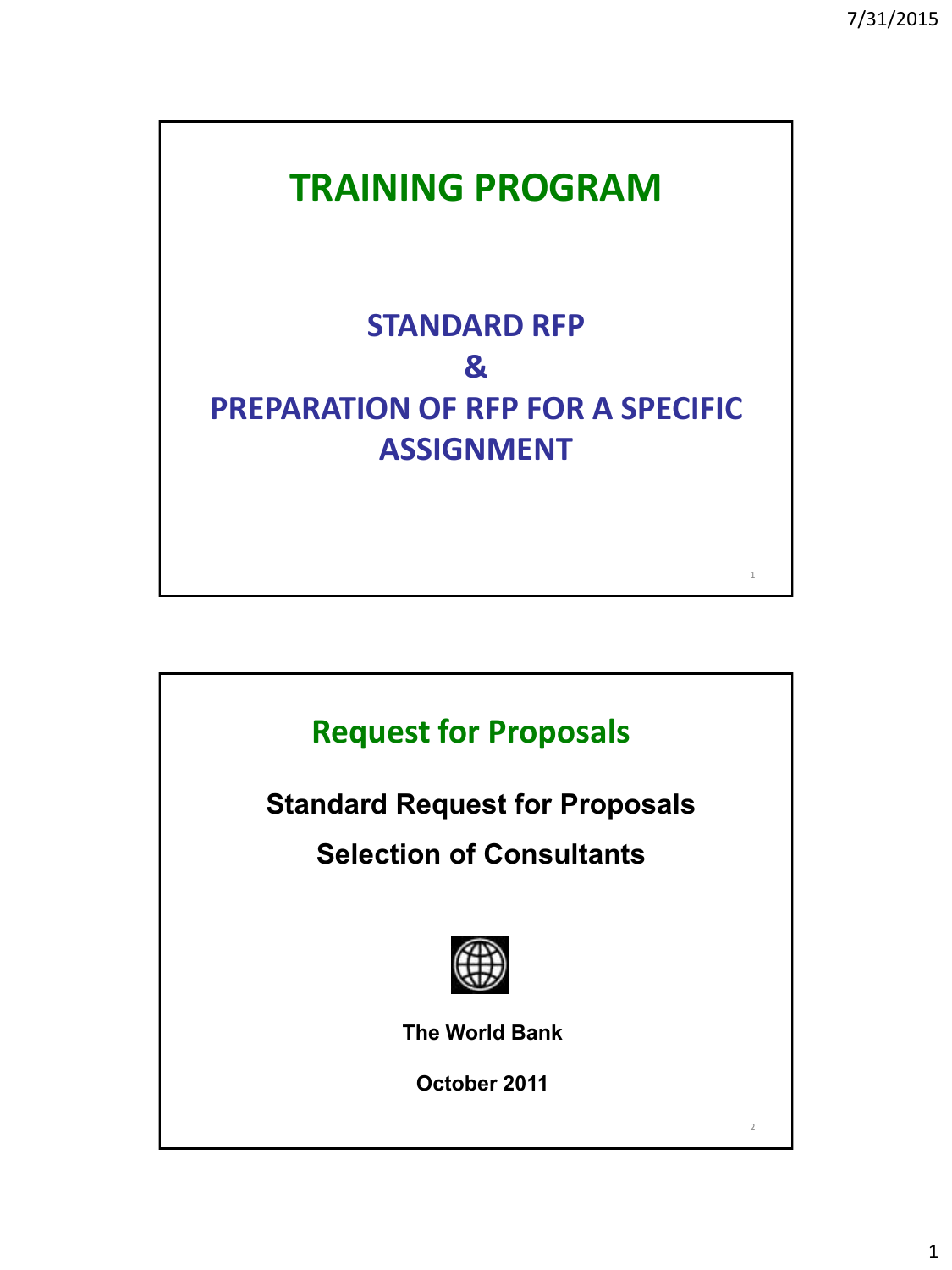

#### **SUMMARY DESCRIPTION**

#### **PART I – SELECTION PROCEDURES AND REQUIREMENTS**

#### **Section 1: Letter of Invitation (LOI)**

This is a letter from the Client addressed to shortlisted consulting firms inviting them to submit a proposal for a consulting assignment.

#### **Section 2: Instructions to Consultants and Data Sheet**

This Section consists of two parts: "Instructions to Consultants" and "Data Sheet".

Instructions to Consultants contains provisions that are to be used without modifications.

Data Sheet" contains information specific to each selection.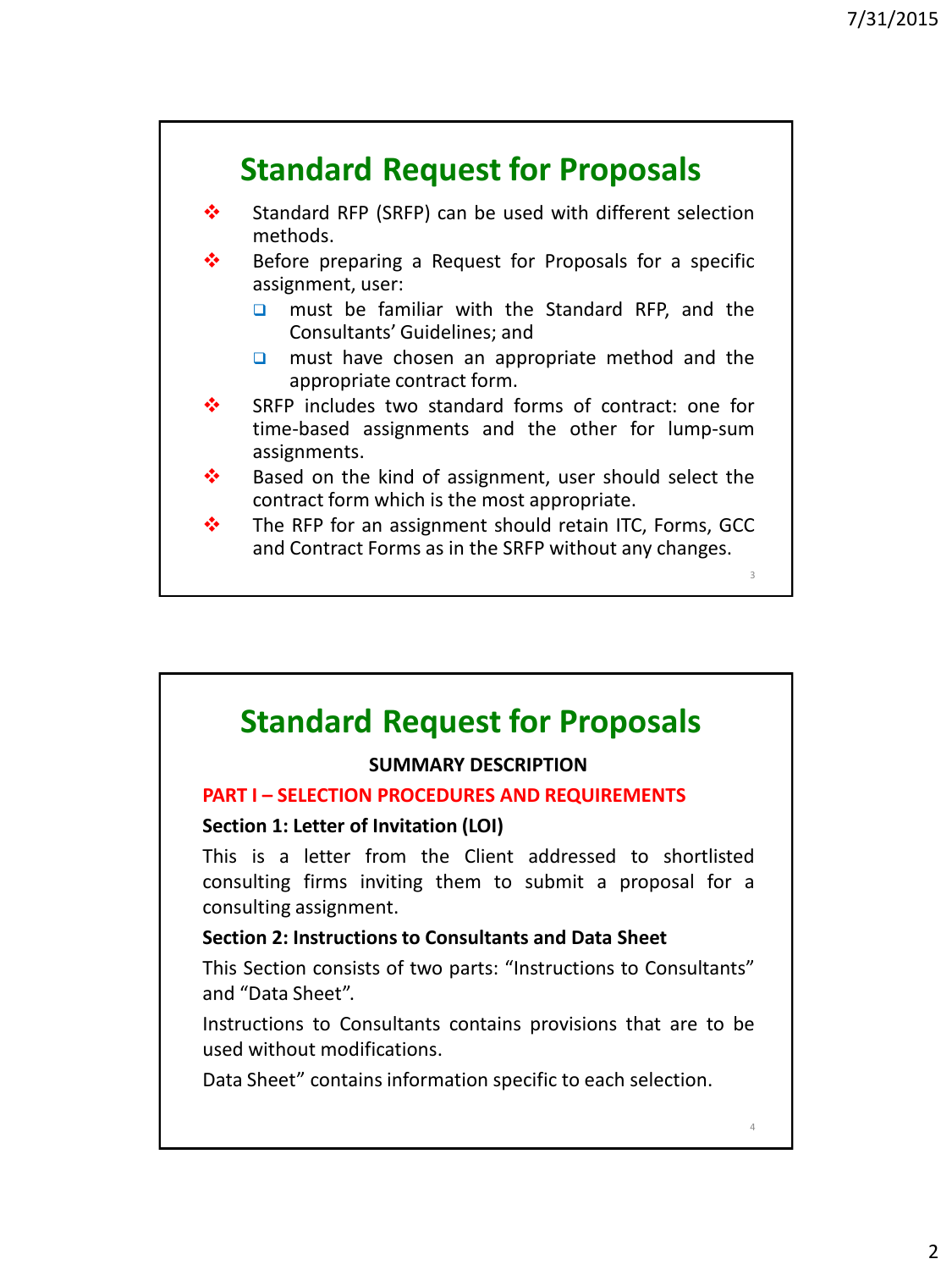**Section 3: Technical Proposal – Standard Forms Section 4: Financial Proposal – Standard Forms Section 5: Eligible Countries**

This Section contains information regarding eligible countries.

### **Section 6: Bank's Policy – Corrupt and Fraudulent Practices**

This Section provides shortlisted consultants with the reference to the Bank's policy in regard to corrupt and fraudulent practices applicable to the selection process.

### **Section 7: Terms of Reference (TORs)**

This Section describes the scope of services, objectives, and specific tasks and background information; specifies qualifications of the key experts; and lists the deliverables.

### **Standard Request for Proposals**

### **PART II – CONDITIONS OF CONTRACT AND CONTRACT FORMS**

### **Section 8: Standard Forms of Contract**

This Section includes two types of standard contract forms: a Time-Based Contract and a Lump-Sum Contract.

Each type includes General Conditions of Contract ("GCC") that shall not be modified, and Special Conditions of Contract ("SCC").

SCC section includes clauses specific to each contract to supplement the General Conditions.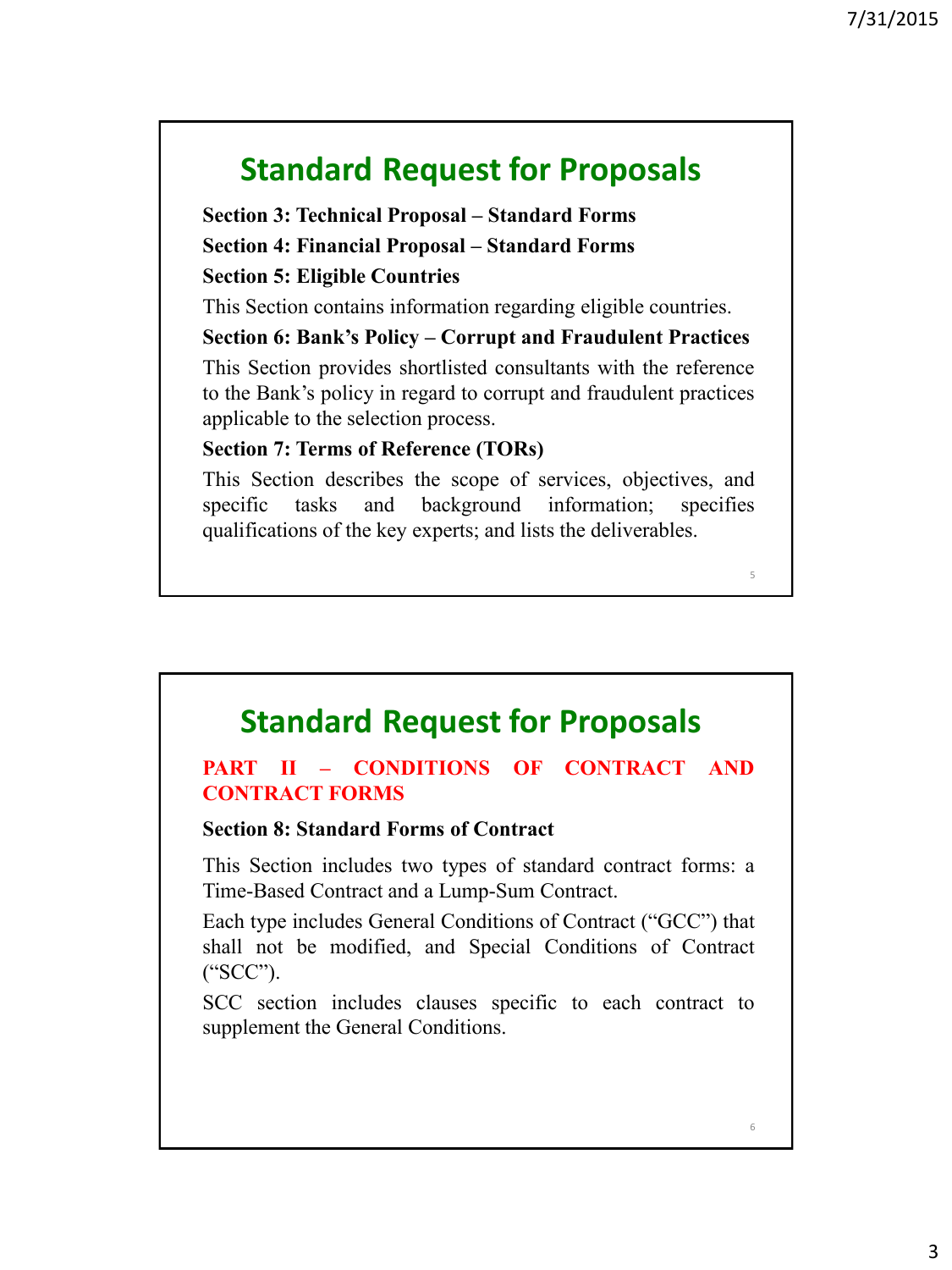**Section 2. Instructions to Consultants and Data Sheet**

#### **Table of Clauses in ITC**

#### **A. General Provisions**

- 1. Definitions
- 2. Introduction
- 3. Conflict of Interest
- 4. Unfair Competitive Advantage
- 5. Corrupt and Fraudulent Practices
- 6. Eligibility

**B. Preparation of Proposals**

7. General Considerations

### **Standard Request for Proposals**

### **Section 2. Instructions to Consultants and Data Sheet**

#### **Table of Clauses in ITC - continued**

- 8. Cost of Preparation of Proposal
- 9. Language
- 10. Documents Comprising the Proposal
- 11. Only One Proposal
- 12. Proposal Validity
- 13. Clarification and Amendment of RFP
- 14. Preparation of Proposals Specific Considerations
- 15. Technical Proposal Format and Content
- 16. Financial Proposal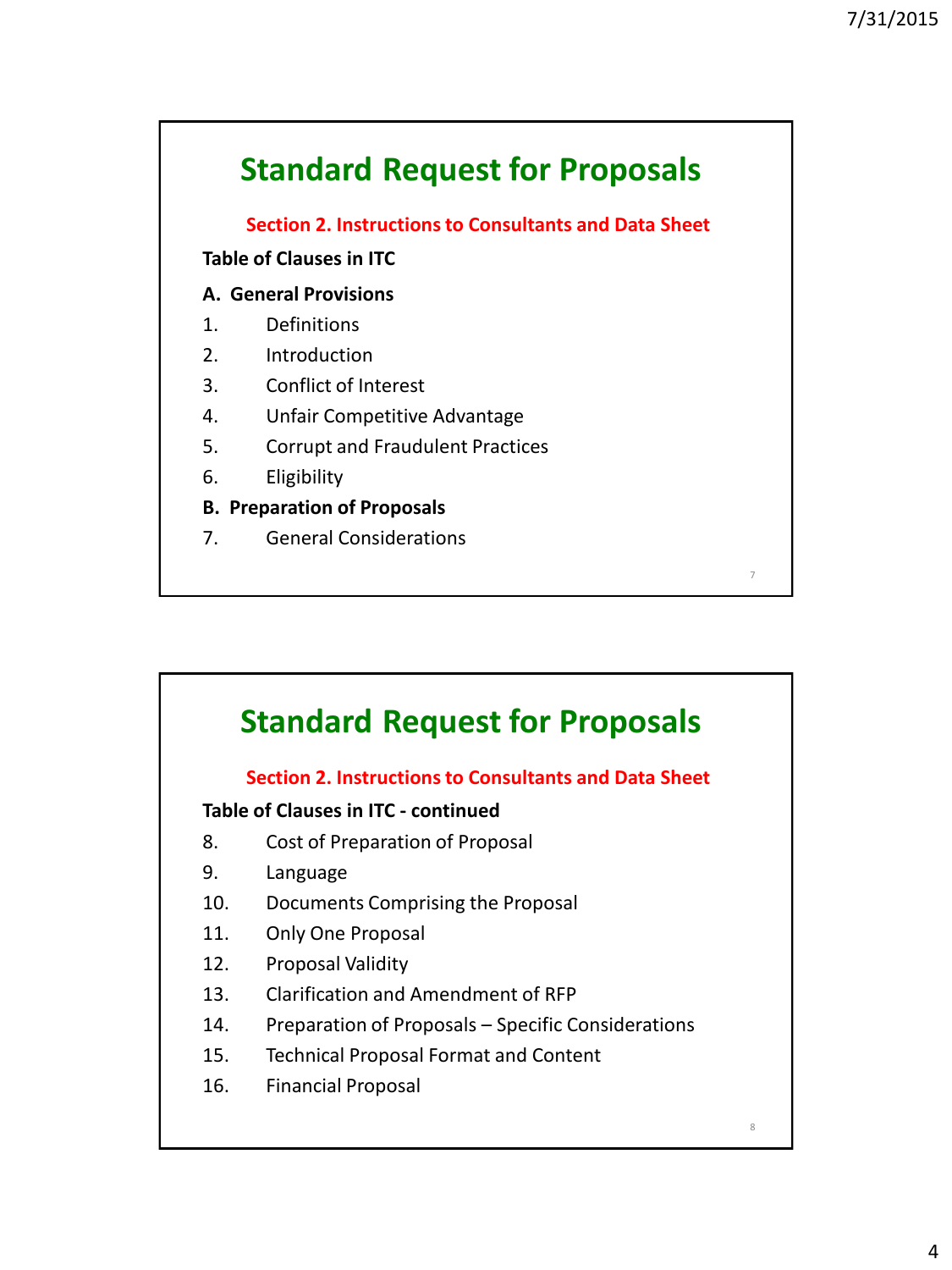**Section 2. Instructions to Consultants and Data Sheet**

**Table of Clauses in ITC - continued**

#### **C. Submission, Opening and Evaluation**

- 17. Submission, Sealing, and Marking of Proposals
- 18. Confidentiality
- 19. Opening of Technical Proposals
- 20. Proposals Evaluation
- 21. Evaluation of Technical Proposals
- 22. Financial Proposals for QBS
- 23. Public Opening of Financial Proposals (for QCBS, FBS, and LCS methods)

# **Standard Request for Proposals**

### **Section 2. Instructions to Consultants and Data Sheet**

#### **Table of Clauses in ITC - continued**

- 24. Correction of Errors
- 25. Taxes
- 26. Conversion to Single Currency
- 27. Combined Quality and Cost Evaluation

#### **D. Negotiations and Award**

- 28. Negotiations
- 29. Conclusion of Negotiations
- 30. Award of Contract

 $\alpha$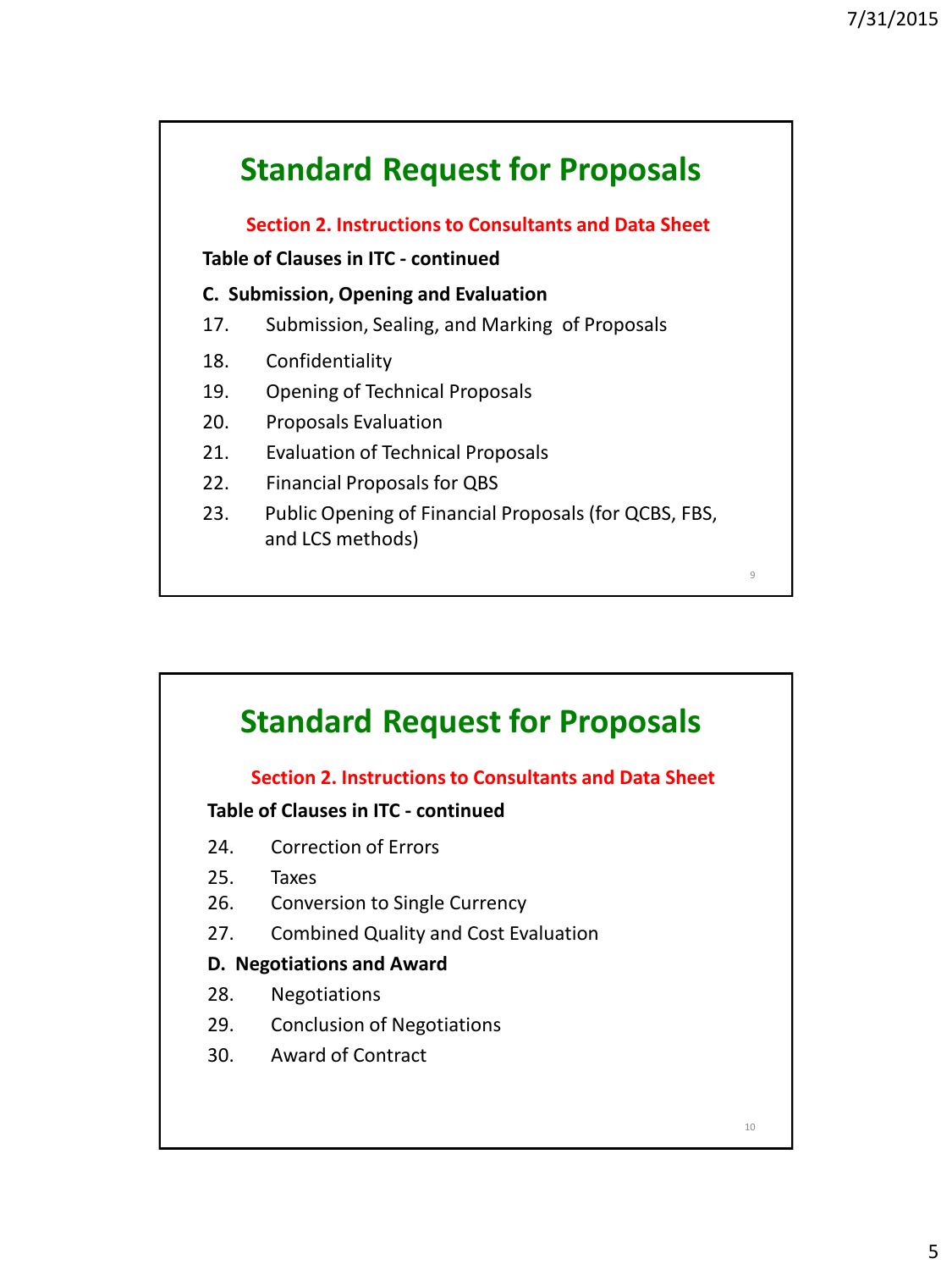# **SRFP - ITC Data Sheet**

*["Notes to Client" shown in brackets throughout the text are provided for guidance to prepare the Data Sheet; they should be deleted from the final RFP to be sent to the shortlisted Consultants]*

| <b>ITC Clause</b><br>Reference | A. General                                                                                                                                                                                                                                                                      |
|--------------------------------|---------------------------------------------------------------------------------------------------------------------------------------------------------------------------------------------------------------------------------------------------------------------------------|
| 1(c)                           | [Insert the country if it is other than the Client's country.]                                                                                                                                                                                                                  |
| 2.1                            | <b>Name of the Client:</b><br>Method of selection: as  per_Applicable  Guidelines:<br>Selection and Employment of Consultants under IBRD<br>Loans and IDA Credits & Grants by World Bank Borrowers,<br>available<br>dated<br>2011<br>January<br>on<br>www.worldbank.org/procure |
|                                | 11                                                                                                                                                                                                                                                                              |

| 2.2 | Financial Proposal to be submitted together with Technical<br>Proposal:                                                                                                                                  |
|-----|----------------------------------------------------------------------------------------------------------------------------------------------------------------------------------------------------------|
| 2.3 | A pre-proposal conference will be held: Yes or No<br>[If "Yes", fill in the following:]<br>Date of pre-proposal conference:<br>E-mail:<br>Contact person/conference coordinator: [insert name and title] |
| 2.4 | The Client will provide the following inputs, project data,<br>reports, etc. to facilitate the preparation of the Proposals: ---                                                                         |
|     | <u>[list or state "N/A" if none]</u>                                                                                                                                                                     |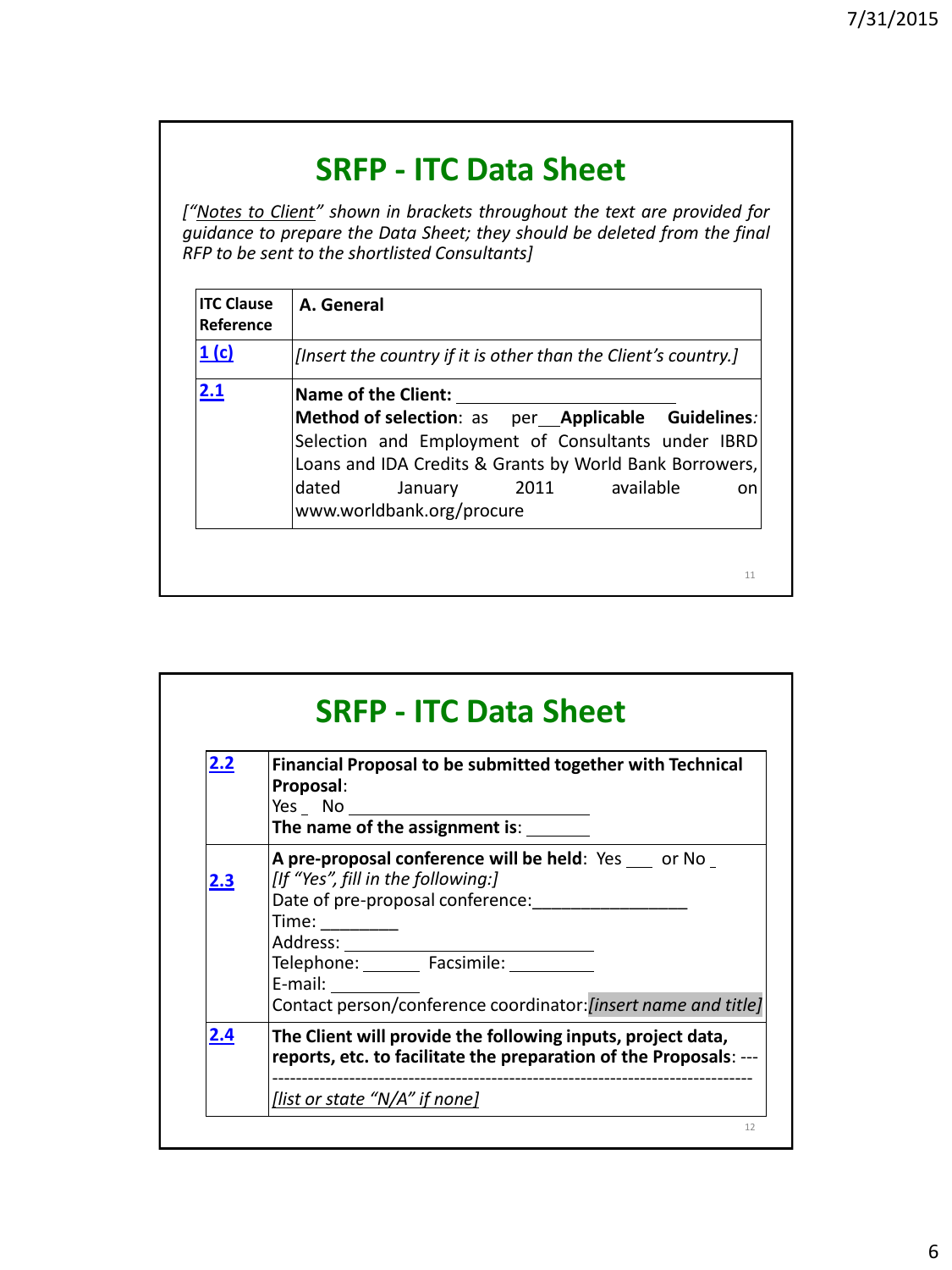| 4.1   | [If "Unfair Competitive Advantage" applies to the<br>selection, explain how it is mitigated, including listing the<br>reports, information, documents, etc. and indicating the<br>sources where these can be downloaded or obtained by<br>the shortlisted Consultants] |
|-------|------------------------------------------------------------------------------------------------------------------------------------------------------------------------------------------------------------------------------------------------------------------------|
| 6.3.1 | A list of debarred firms and individuals is available at the<br>Bank's external website: www.worldbank.org/debarr                                                                                                                                                      |
|       | <b>B. Preparation of Proposals</b>                                                                                                                                                                                                                                     |
| 9.1   | This RFP has been issued in the<br>language.                                                                                                                                                                                                                           |
|       | All correspondence exchange shall be in language.                                                                                                                                                                                                                      |

| 10.1 | The Proposal shall comprise the following:<br>For FULL TECHNICAL PROPOSAL (FTP): |  |
|------|----------------------------------------------------------------------------------|--|
|      | 1 <sup>st</sup> Inner Envelope with the Technical Proposal:                      |  |
|      | Power of Attorney to sign the Proposal                                           |  |
|      | TFCH-1                                                                           |  |
|      | TFCH-2<br>TECH-3                                                                 |  |
|      | TFCH-4                                                                           |  |
|      | TFCH-5                                                                           |  |
|      | TFCH-6                                                                           |  |
|      | 0 <sub>R</sub>                                                                   |  |
|      | For SIMPLIFIED TECHNICAL PROPOSAL (STP):                                         |  |
|      | 1st Inner Envelope with the Technical Proposal:                                  |  |
|      | Power of Attorney to sign the Proposal                                           |  |
|      | TFCH-1                                                                           |  |
|      | TECH-4                                                                           |  |
|      | TECH-5                                                                           |  |
|      | TECH-6                                                                           |  |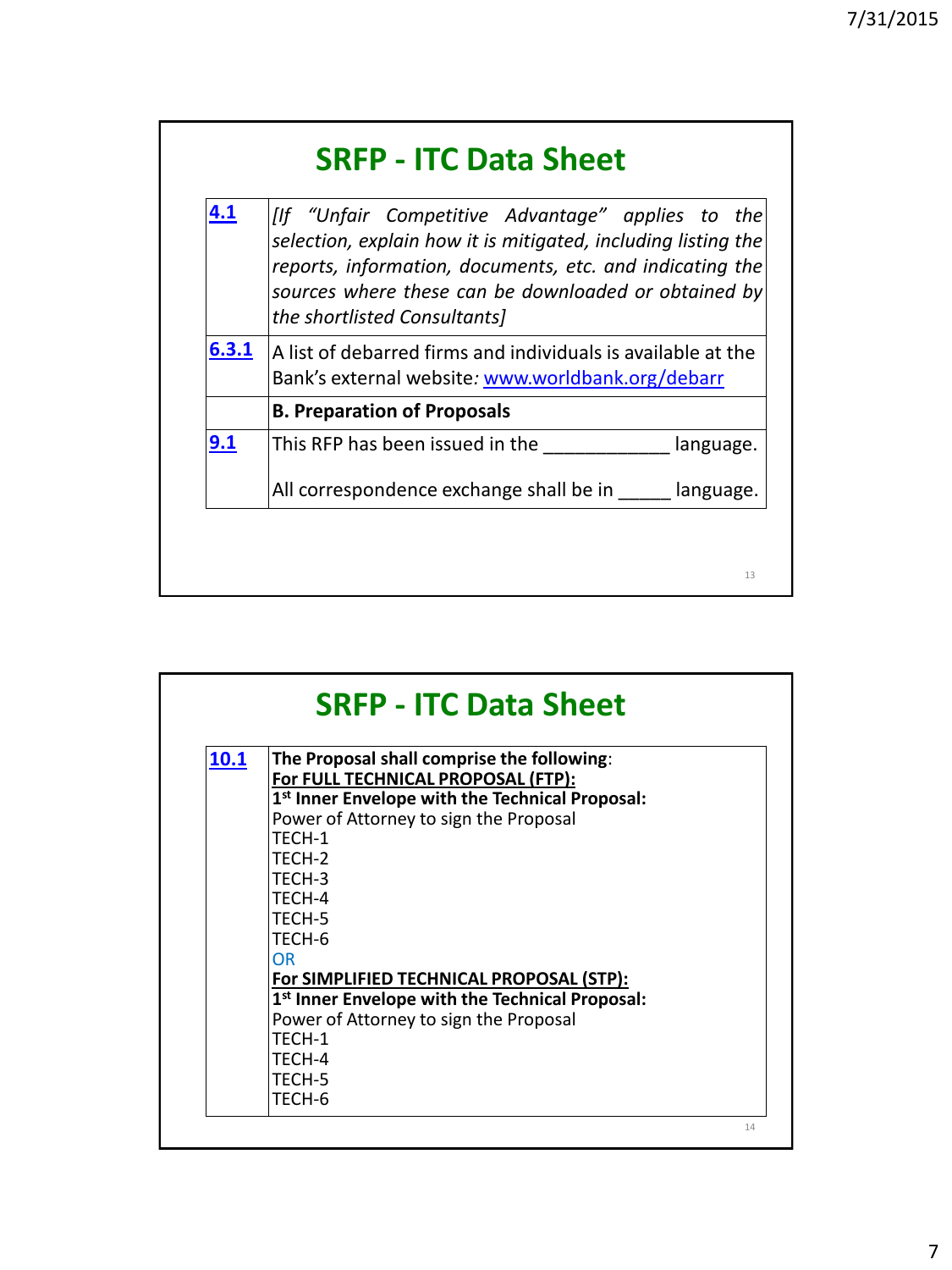|      | AND<br>2nd Inner Envelope with the Financial Proposal (if applicable):                                                     |
|------|----------------------------------------------------------------------------------------------------------------------------|
|      | $(1)$ FIN-1<br>(2) FIN-2                                                                                                   |
|      | (3) FIN-3<br>(4) FIN-4                                                                                                     |
|      | (5) Statement of Undertaking (if required under Data Sheet<br>10.2 below)                                                  |
| 10.2 | <b>Statement of Undertaking is required</b><br>Yes or No<br>[If Yes, make sure to include paragraph (e) in Form TECH-1]    |
| 11.1 | Participation of Sub-consultants, Key Experts and Non-Key<br>Experts in more than one Proposal is permissible<br>Yes or No |

| <u>12.1</u> | Proposals must remain valid for <i>[insert a number: normally</i><br>between 30 and 90 days] calendar days after the proposal<br>submission deadline (i.e., until: <i>[insert the date]).</i> |
|-------------|-----------------------------------------------------------------------------------------------------------------------------------------------------------------------------------------------|
| <u>13.1</u> | Clarifications may be requested no later than <i>[insert</i> ]<br>number] days prior to the submission deadline.                                                                              |
|             | The contact information for requesting clarifications is: ___                                                                                                                                 |
|             | Facsimile: ______ E-mail: _________                                                                                                                                                           |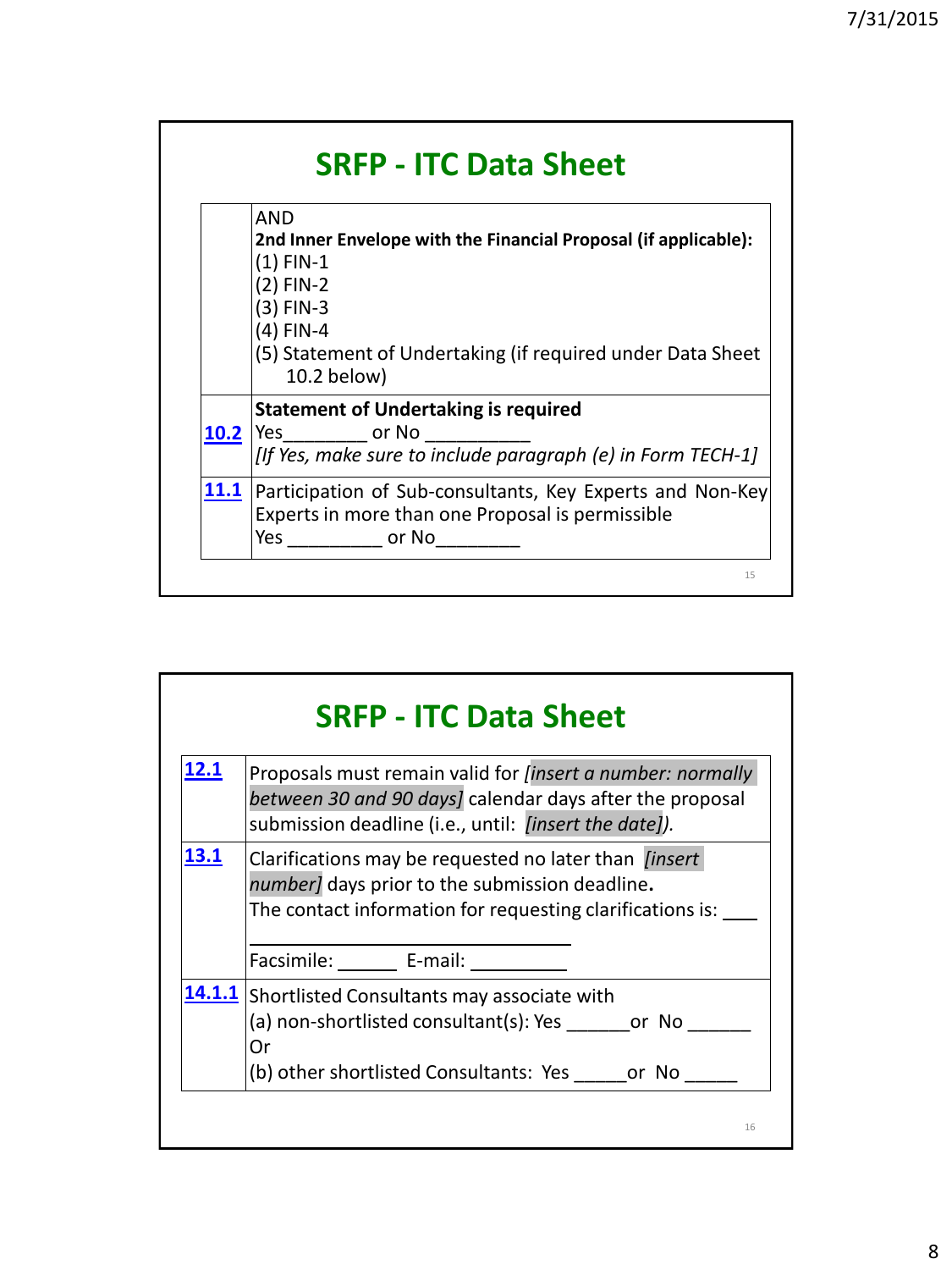|  | <b>SRFP - ITC Data Sheet</b> |
|--|------------------------------|
|--|------------------------------|

| 14.1.2             | [If not used, state "Not applicable". If used, insert the                                                               |
|--------------------|-------------------------------------------------------------------------------------------------------------------------|
| (do not            | following:                                                                                                              |
| use for            | Estimated input of Key Experts' time-input:                                                                             |
| Fixed              | person-months.                                                                                                          |
| <b>Budget</b>      | [OR]                                                                                                                    |
| method)            | Estimated total cost of the assignment:                                                                                 |
|                    | [Indicate only either time input (in person-month) or total                                                             |
|                    | cost, but not both!]                                                                                                    |
| 14.1.3             | [If not used, state "Not applicable". If used, insert the                                                               |
| for time-          | following:                                                                                                              |
| based<br>contracts | The Consultant's Proposal must include the minimum Key<br>Experts' time-input of<br><b>Example 19 Properson-months.</b> |
| only               | For the evaluation and comparison of Proposals only: if a                                                               |
|                    | Proposal includes less than the required minimum time-                                                                  |
|                    | input, the missing time-input (expressed in person-month)                                                               |
|                    | is calculated as follows:                                                                                               |
|                    | 17                                                                                                                      |

|                                                              | The missing time-input is multiplied by the highest<br>remuneration rate for a Key Expert in the Consultant's<br>Proposal and added to the total remuneration amount.<br>Proposals that quoted higher than the required minimum<br>of time-input will not be adjusted. ] |
|--------------------------------------------------------------|--------------------------------------------------------------------------------------------------------------------------------------------------------------------------------------------------------------------------------------------------------------------------|
| 14.1.4 &<br>27.2<br>use for Fixed<br><b>Budget</b><br>method | The total available budget for this Fixed-Budget assignment<br>is: (inclusive or exclusive of taxes). Proposals<br>exceeding the total available budget will be rejected.<br>[If inclusive, indicate tax estimates separately]                                           |
| 15.2                                                         | The format of the Technical Proposal to be submitted is:<br>FTP or STP [check the applicable<br>format]<br>Submission of the Technical Proposal in a wrong format<br>may lead to the Proposal being deemed non-responsive to<br>the RFP requirements.                    |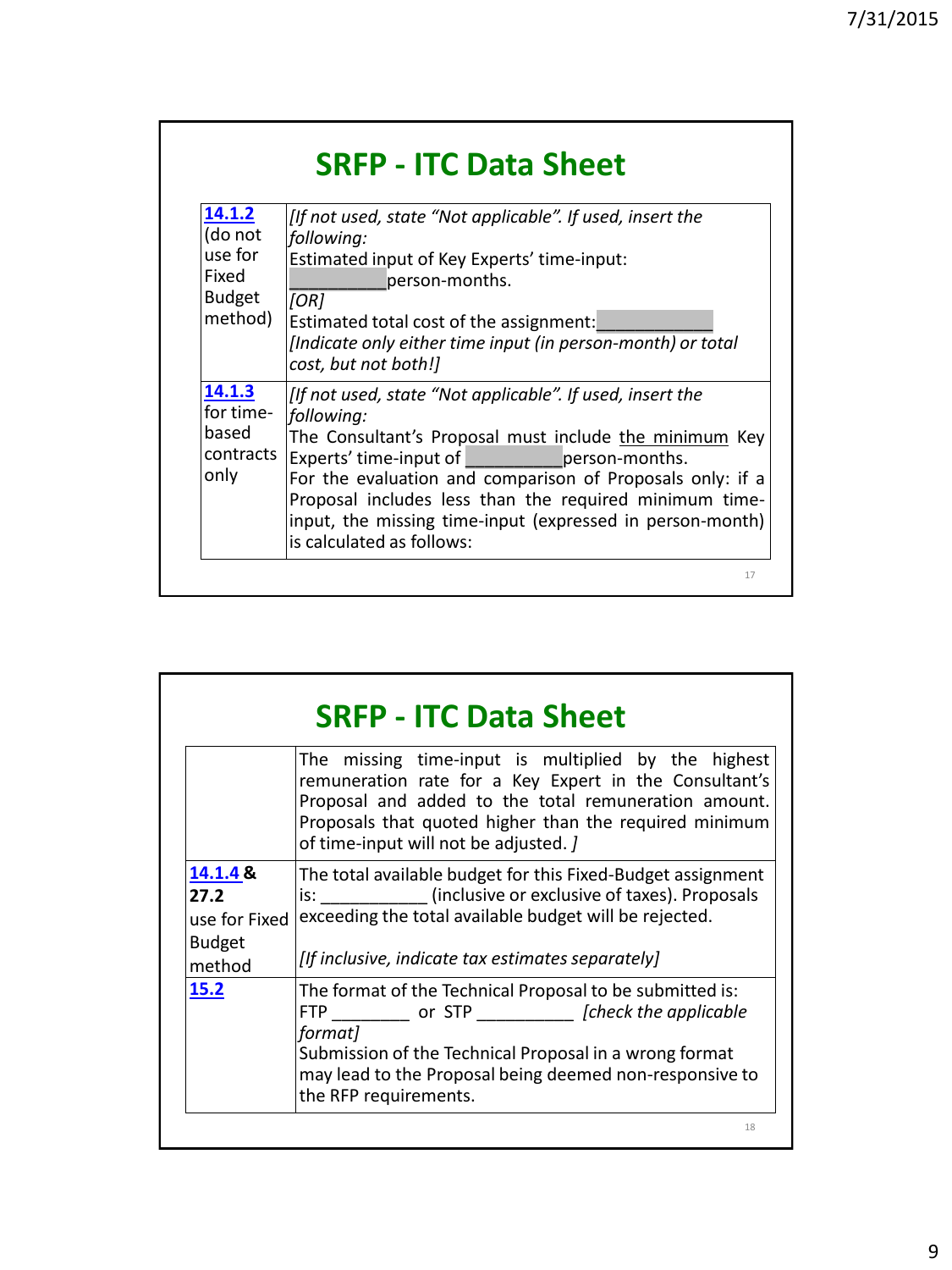| 16.1 | <b>SRFP - ITC Data Sheet</b><br>[A sample list is provided below for quidance. Items that                                                                                                                                                                                                                                                                                                              |
|------|--------------------------------------------------------------------------------------------------------------------------------------------------------------------------------------------------------------------------------------------------------------------------------------------------------------------------------------------------------------------------------------------------------|
|      | are not applicable should be deleted, others may be<br>added. If the Client wants to set up maximum ceilings for<br>unit rates of certain type of expenses, such ceilings should<br>be indicated in the FIN forms:                                                                                                                                                                                     |
| 16.2 | A price adjustment provision applies to remuneration rates:<br>Yes or No<br>[Applies to all Time-Based contracts with a duration<br>exceeding 18 months. In exceptional circumstances, can<br>also apply to Lump-Sum contracts assignments longer<br>than 18 months in duration with prior agreement with<br>the Bank.]<br>[If "Yes", specify whether it applies to foreign and/or local<br>inflation] |

| 16.3 | [If the Client has obtained a tax exemption applicable to the<br>Contract, insert "The Client has obtained an exemption for<br>the Consultant from payment of <i>[[insert the tax</i> ]<br>description. E.g., VAT, or local indirect taxes, etc.] in the<br>Client's country as per linsert reference to the applicable<br>official source that issued an exemption].<br>[If there is no tax exemption in the Client's country, insert the<br>following:<br>"Information on the Consultant's tax obligations in the<br><b>Client's country can be found finsert reference to the</b><br>appropriate official source]. " |
|------|-------------------------------------------------------------------------------------------------------------------------------------------------------------------------------------------------------------------------------------------------------------------------------------------------------------------------------------------------------------------------------------------------------------------------------------------------------------------------------------------------------------------------------------------------------------------------------------------------------------------------|
| 16.4 | The Financial Proposal shall be stated in the following<br>currencies:<br>Consultant may express the price for their Services in any fully<br>convertible currency, singly or in combination of up to three<br>foreign currencies.<br>The Financial Proposal should state local costs in the Client's<br>country currency (local currency): Yes or No                                                                                                                                                                                                                                                                   |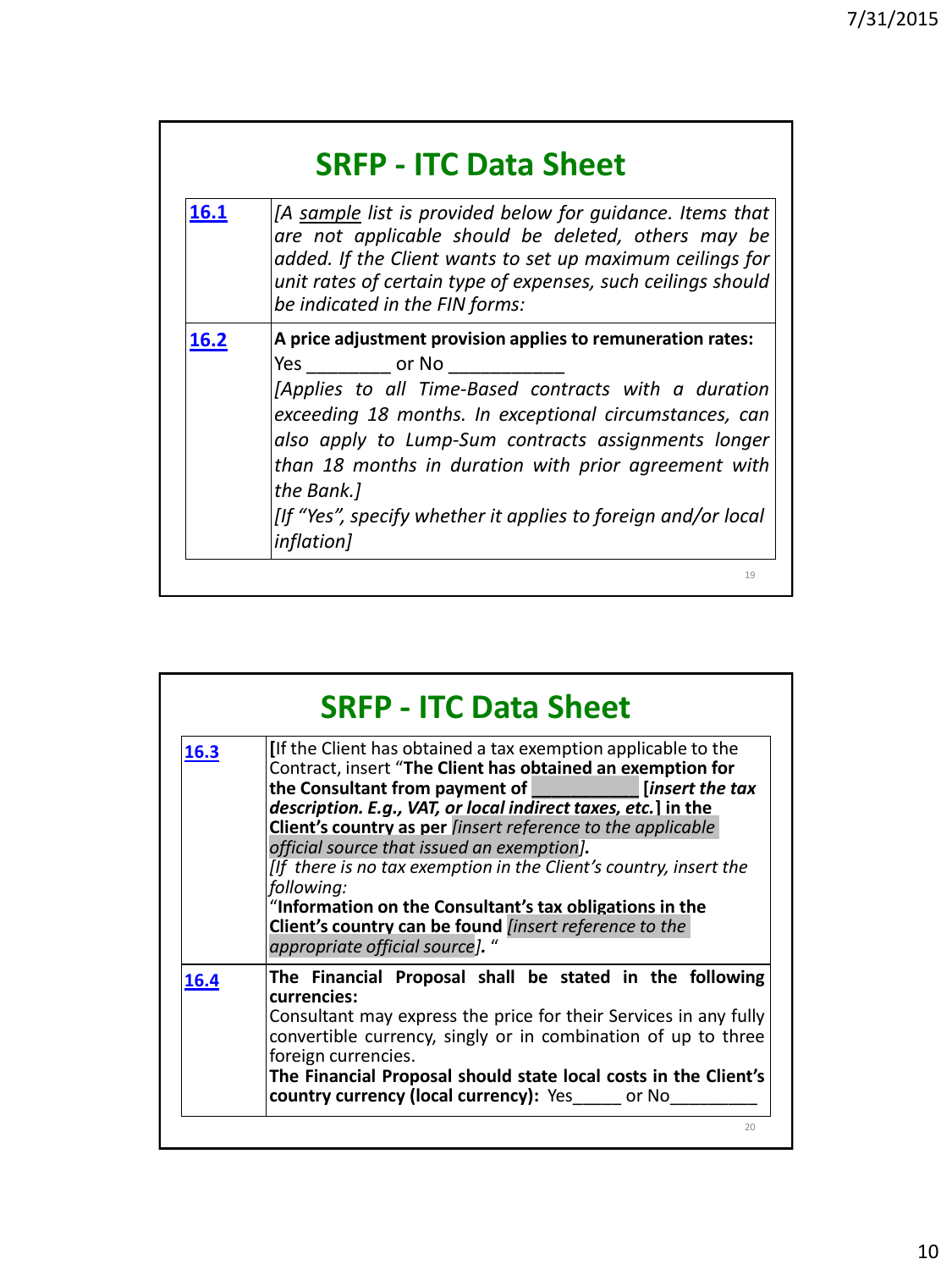|                           | C. Submission, Opening and Evaluation                                                                                                                                                                                                       |
|---------------------------|---------------------------------------------------------------------------------------------------------------------------------------------------------------------------------------------------------------------------------------------|
| 17.1                      | The Consultants <i>[insert "shall" or "shall not"]</i> have the<br>option of submitting their Proposals electronically.<br>[If "Yes", insert: The electronic submission procedures shall<br><b>be:</b> [describe the submission procedure.] |
| 17.4                      | The Consultant must submit:<br>(a) <b>Technical Proposal:</b> one $(1)$ original and<br><i>linsert</i><br>number] copies;<br>(b) Financial Proposal: one (1) original.                                                                      |
| 17.7 <sup>8</sup><br>17.9 | The Proposals must be submitted no later than:<br>day/month/year [for example, 15 January 2011]<br>Date:<br>[insert time in 24h format, e.g. "16:00 local<br>Time: l<br>time"]<br>The Proposal submission address is:                       |

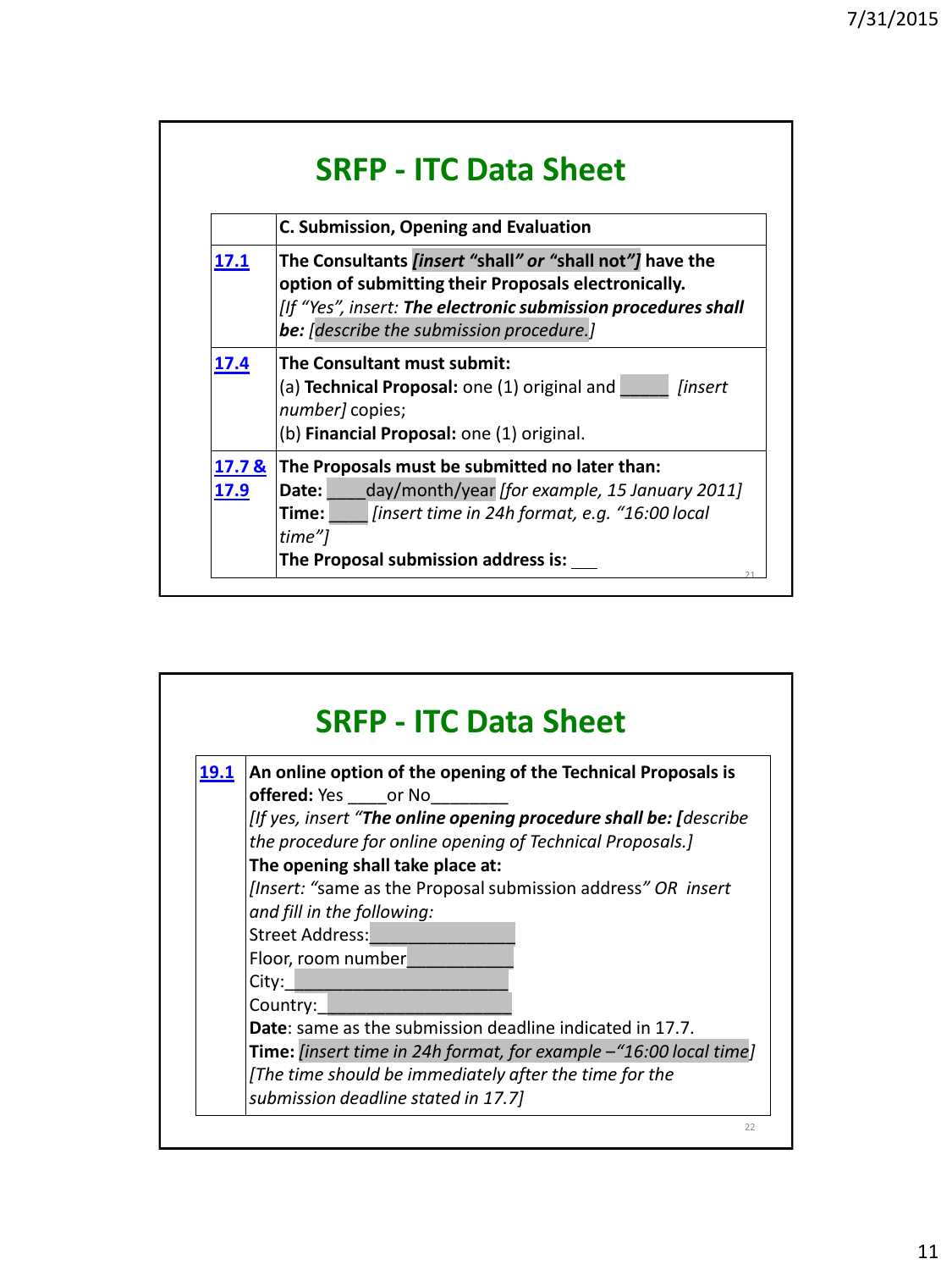| <u>19.2</u>          | In addition, the following information will be read aloud at<br>the opening of the Technical Proposals<br><i>linsert</i><br>"N/A" or state what additional information will be read out<br>and recorded in the opening minutes]                                                    |
|----------------------|------------------------------------------------------------------------------------------------------------------------------------------------------------------------------------------------------------------------------------------------------------------------------------|
| 21.1<br>(for<br>FTP) | Criteria, sub-criteria, and point system for the evaluation of<br>the Full Technical Proposals:<br>Points<br>(i) Specific experience of the Consultant (as a firm) relevant                                                                                                        |
|                      | to the Assignment:<br>[0 - 10]                                                                                                                                                                                                                                                     |
|                      | (ii) Adequacy and quality of the proposed methodology, and<br>work plan in responding to the Terms of Reference (TORs):<br>$[20 - 50]$                                                                                                                                             |
|                      | {Notes to Consultant: the Client will assess whether the proposed<br>methodology is clear, responds to the TORs, work plan is realistic<br>and implementable; overall team composition is balanced and has<br>an appropriate skills mix; and work plan has right input of Experts} |

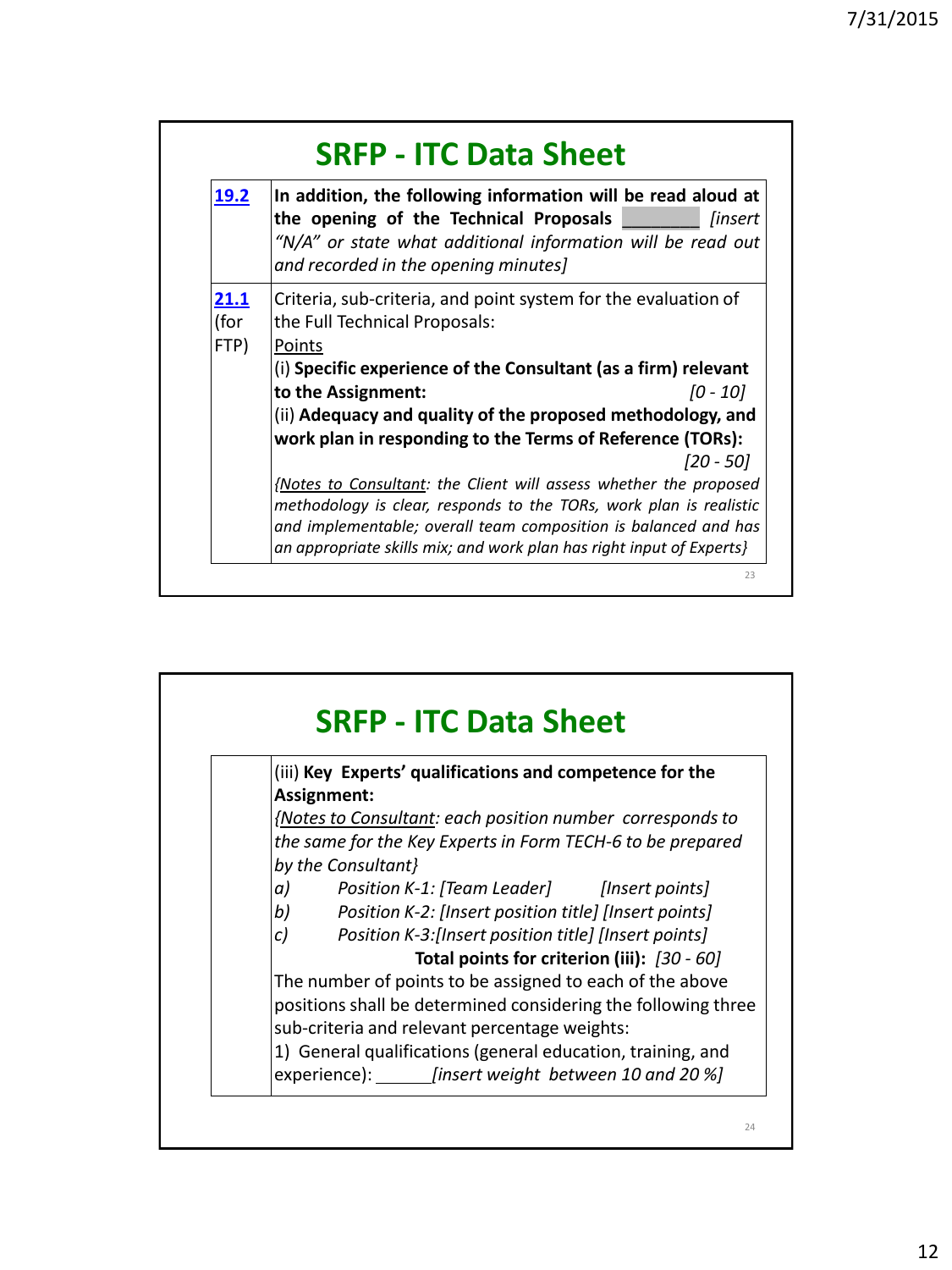

2) Adequacy for the Assignment (relevant education, training, experience in the sector/similar assignments )*: [insert weight between 60 and 80%]* 3) *[If relevant to the task, add the 3d sub-criterion:* Relevant experience in the region (working level fluency in local language(s)/knowledge of local culture or administrative system, government organization, etc.): *[insert weight between 0 and 10 %]* Total weight: 100% (iv) **Transfer of knowledge (training) program**

(relevance of approach and methodology): *[normally, not to exceed 10 points]*

Total points for criterion (iv): *[0 – 10]*

 $25$ 

**SRFP - ITC Data Sheet** 26 (v) **Participation by nationals among proposed Key Experts** *[0 – 10] [not to exceed 10 points] [Sub-criteria shall not be provided. Calculated as a ratio of the national Key Experts' time-input (in person-months) to the total number of Key Experts' time-input (in person-months) in the Consultant's Technical Proposal]* **Total points for the five criteria***:* **100 ----------------------------------------------------------------------- The minimum technical score (St) required to pass is***: [insert number] [The indicative range is 70 to 85 on a scale of 1 to 100]* **[21.1](ITC Clauses 16.1 to 21.1.docx) [for STP]** GIVEN IN THE SRFP DETAILS NOT SHOWN IN THE SLIDE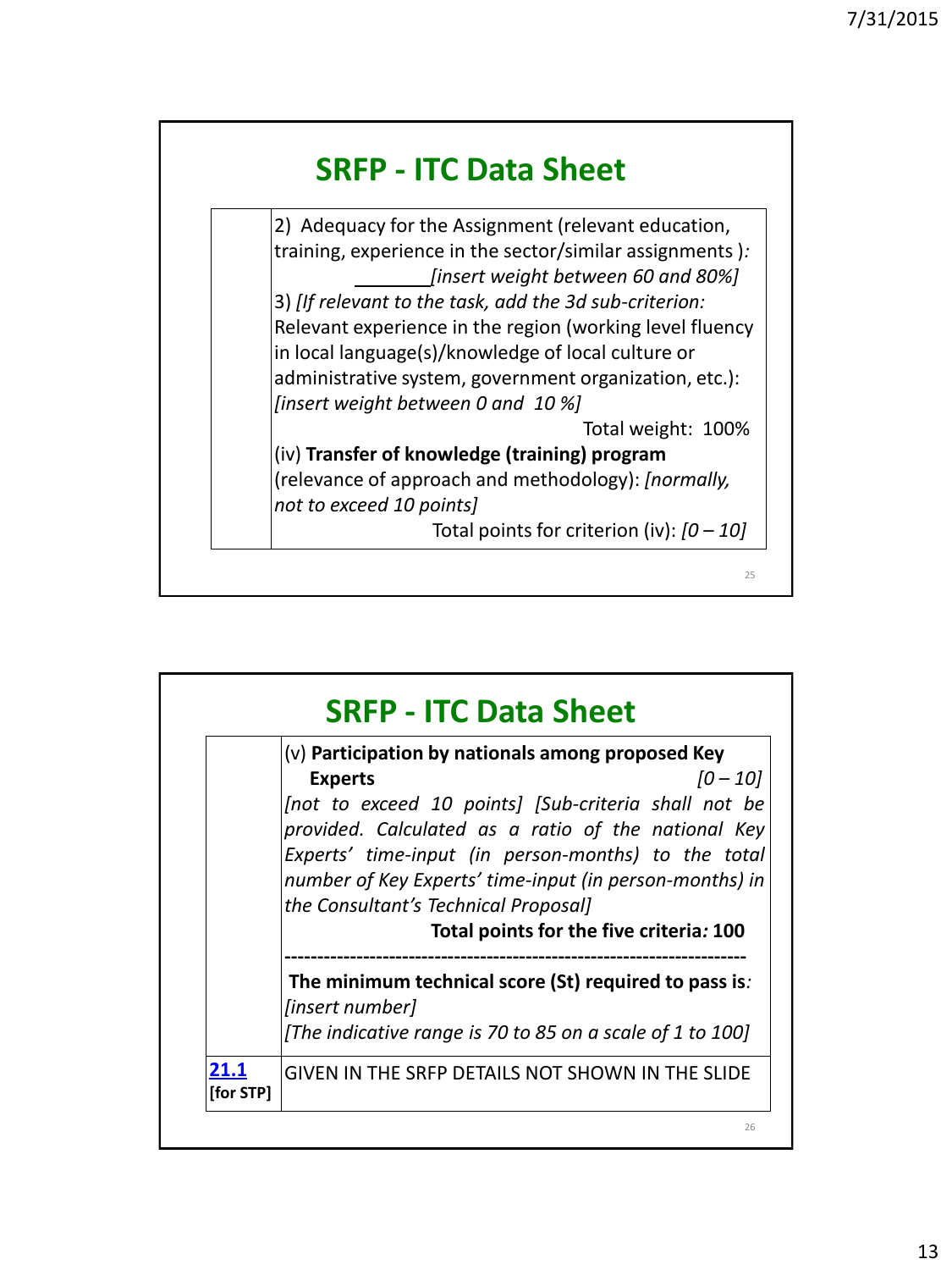| 23.1 | An online option of the opening of the Financial Proposals is<br><b>offered:</b> Yes or No<br>[If yes, insert "The online opening procedure shall be: [describe<br>the procedure for online opening of Financial Proposals.]                                                                                                                                                                                                                                                                                                                                                                                                                                                                                                     |
|------|----------------------------------------------------------------------------------------------------------------------------------------------------------------------------------------------------------------------------------------------------------------------------------------------------------------------------------------------------------------------------------------------------------------------------------------------------------------------------------------------------------------------------------------------------------------------------------------------------------------------------------------------------------------------------------------------------------------------------------|
| 25.1 | For the purpose of the evaluation, the Client will exclude: (a) all<br>local identifiable indirect taxes such as sales tax, excise tax, VAT,<br>or similar taxes levied on the contract's invoices; and (b) all<br>additional local indirect tax on the remuneration of services<br>rendered by non-resident experts in the Client's country. If a<br>Contract is awarded, at Contract negotiations, all such taxes will<br>be discussed, finalized (using the itemized list as a guidance but<br>not limiting to it) and added to the Contract amount as a<br>separate line, also indicating which taxes shall be paid by the<br>Consultant and which taxes are withheld and paid by the Client<br>on behalf of the Consultant. |

| 26.1                   | The single currency for the conversion of all prices expressed<br>various currencies into a<br>is:<br>in<br>single<br>one<br>[indicate local currency or fully convertible foreign currency]<br>The official source of the selling (exchange) rate is:<br>The date of the exchange rate is:<br>[The date shall not be earlier than four (4) weeks prior to the<br>deadline for submission of proposals and no later than the date<br>of the original validity of Proposals.] |
|------------------------|------------------------------------------------------------------------------------------------------------------------------------------------------------------------------------------------------------------------------------------------------------------------------------------------------------------------------------------------------------------------------------------------------------------------------------------------------------------------------|
| 27.1<br>(QCBS<br>only) | The lowest evaluated Financial Proposal (Fm) is given the<br>maximum financial score (Sf) of 100.<br>The formula for determining the financial scores (Sf) of all<br>other Proposals is calculated as following:<br>Sf = 100 x Fm/F, in which "Sf" is the financial score, "Fm" is the<br>lowest price, and "F" the price of the proposal under<br>consideration.                                                                                                            |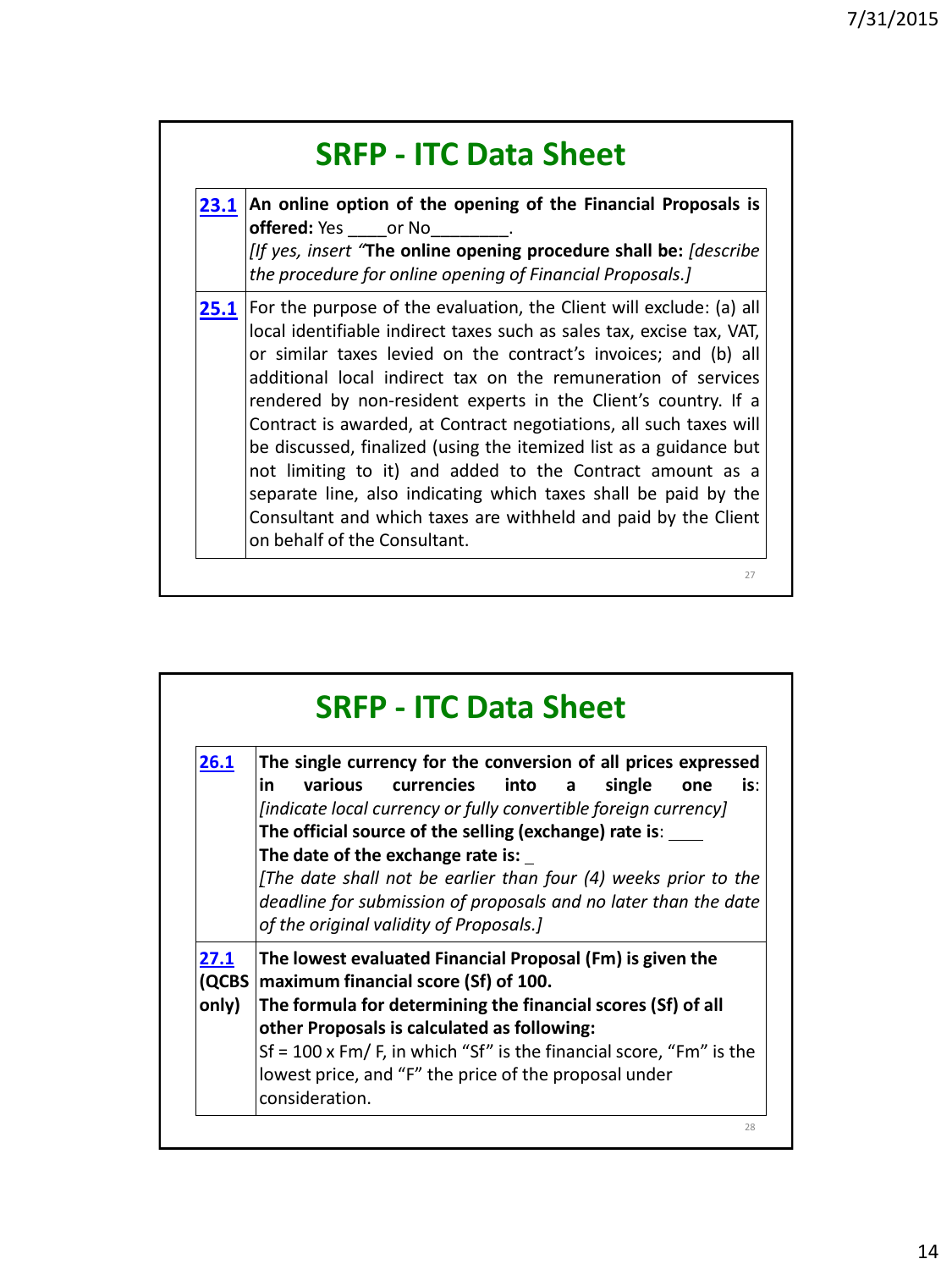

|      | D. Negotiations and Award                                                                                                                                                                                                                                                       |
|------|---------------------------------------------------------------------------------------------------------------------------------------------------------------------------------------------------------------------------------------------------------------------------------|
| 28.1 | <b>Expected date and address for contract negotiations:</b><br>day/month/year [for example, 15<br>Date:<br>January 2011]<br>Address:                                                                                                                                            |
| 30.1 | The publication of the contract award information following                                                                                                                                                                                                                     |
|      | the completion of the contract negotiations and contract<br>signing will be done as following: [insert the<br>website(s) address where the information will be published.]<br>The publication will be done within <i>[insert number of]</i> days after<br>the contract signing. |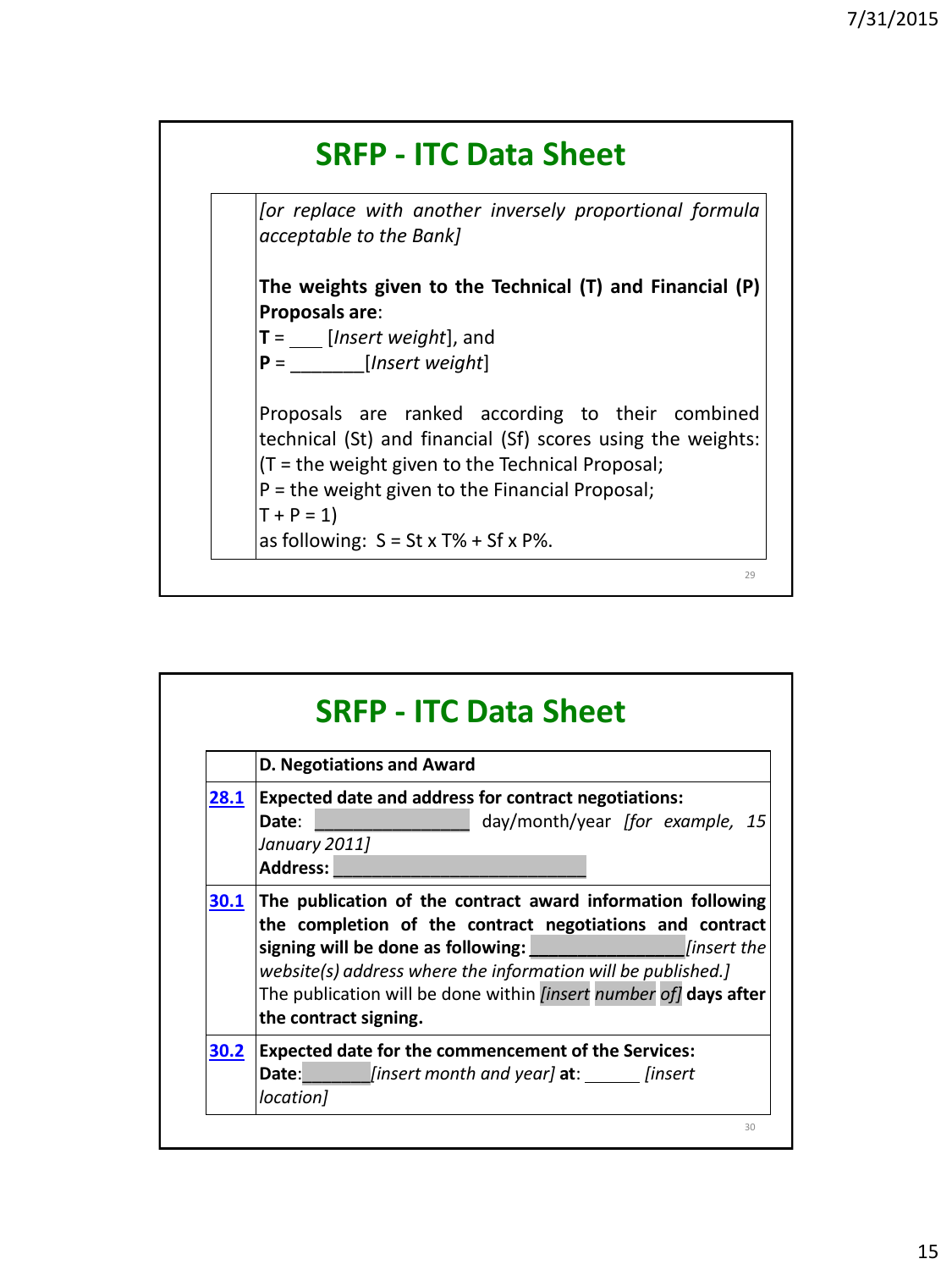31

# **Standard Request for Proposals**

**Section 3**. Technical Proposal – Standard Forms **Section 4**. Financial Proposal - Standard Forms **[Appendix A](Appendix A - Section 4 (Financial Forms).docx)**[. F](Appendix A - Section 4 (Financial Forms).docx)inancial Negotiations - Breakdown of Remuneration Rates **Section 5**. Eligible Countries **Section 6**. Bank Policy – Corrupt and Fraudulent Practices (this Section 6 shall not be modified) **Section 7. Terms of Reference :** Sample outline is given below: *1. Background 2. Objective(s) of the Assignment 3. Scope of Services, Tasks (Components) and Expected Deliverables 4. Team Composition & Qualification Requirements for the Key Experts 5. Reporting Requirements and Time Schedule for Deliverables*

*6. Client's Input and Counterpart Personnel*

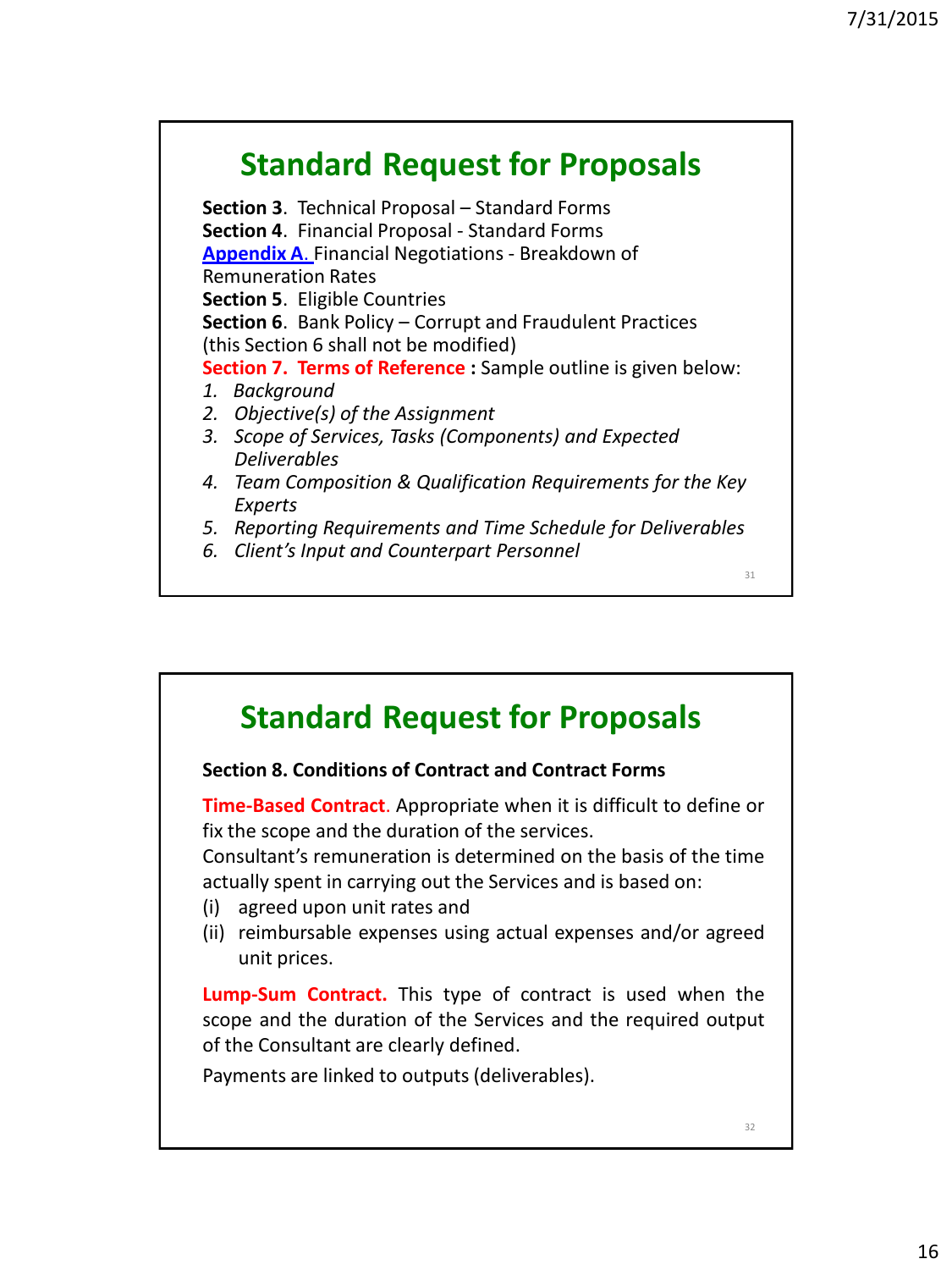

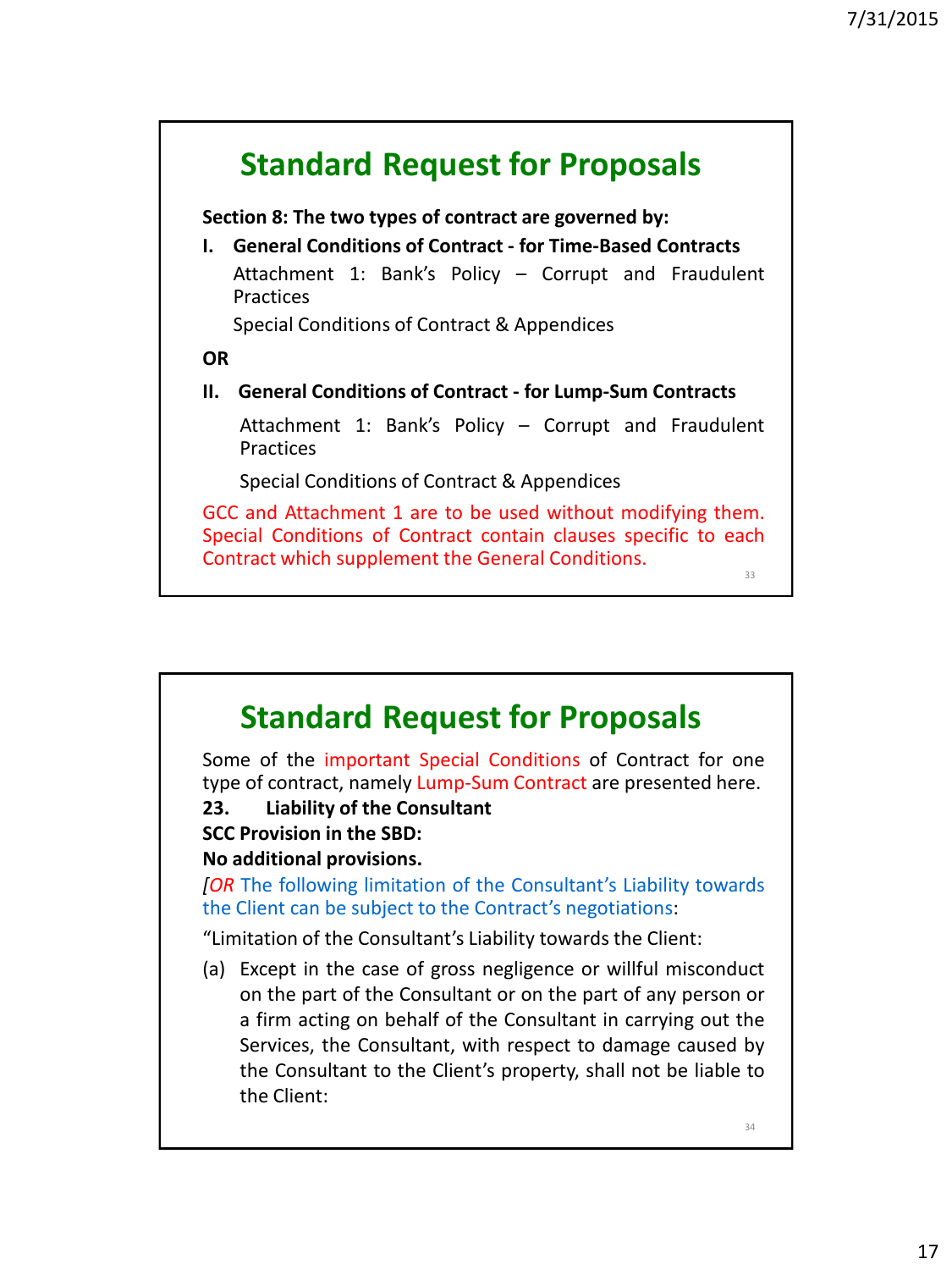### **Important Special Conditions of Contract - continued**

- (i) for any indirect or consequential loss or damage; and
	- (ii) for any direct loss or damage that exceeds *[insert a multiplier, e.g.: one, two, three]* times the total value of the Contract;
- (b) This limitation of liability shall not
	- (i) affect the Consultant's liability, if any, for damage to Third Parties caused by the Consultant or any person or firm acting on behalf of the Consultant in carrying out the Services;
	- (ii) be construed as providing the Consultant with any limitation or exclusion from liability which is prohibited by the *[insert "*Applicable Law*", if it is the law of the Client's country].* 35

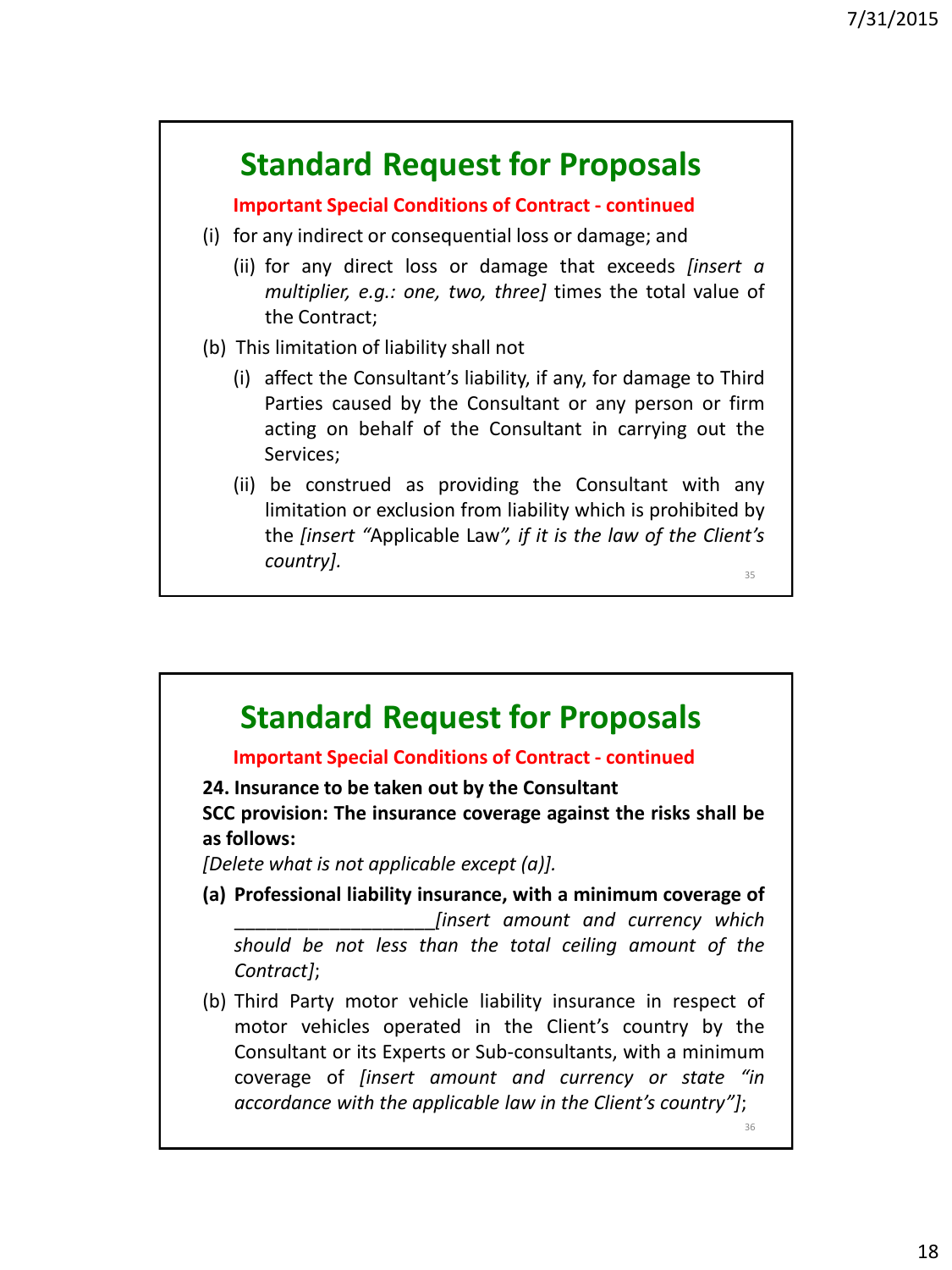### **Important Special Conditions of Contract - continued**

- (c) Third Party liability insurance, with a minimum coverage of *[insert amount and currency or state "in accordance with the applicable law in the Client's country"]*;
- (d) employer's liability and workers' compensation insurance in respect of the experts and Sub-consultants in accordance with the relevant provisions of the applicable law in the Client's country, as well as, with respect to such Experts, any such life, health, accident, travel or other insurance as may be appropriate; and
- (e) insurance against loss of or damage to (i) equipment purchased in whole or in part with funds provided under this Contract, (ii) the Consultant's property used in the performance of the Services, and (iii) any documents prepared by the Consultant in the performance of the Services. 37

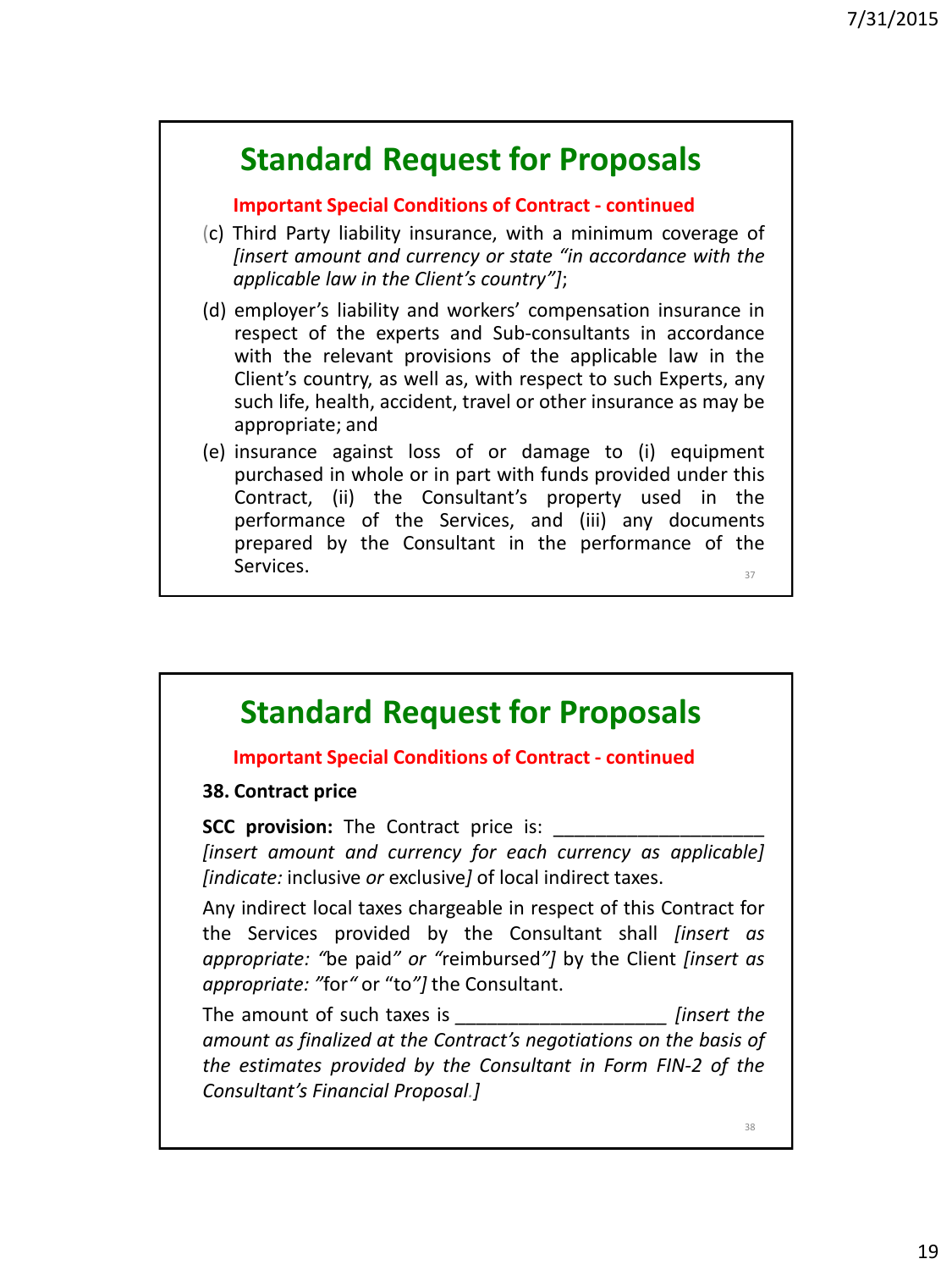**Important Special Conditions of Contract - continued**

**41. Mode of Billing and Payment**

**SCC provision: The payment schedule:**

*[Payment of installments shall be linked to the deliverables specified in the Terms of Reference in Appendix A]*

**1 st payment:** *[insert the amount of the installment, percentage of the total Contract price, and the currency. If the first payment is an advance payment, it shall be made against the bank guarantee for the same amount.]*

**2 nd payment: \_\_\_\_\_\_\_\_\_\_\_\_\_\_\_\_**

**Add all installments: 3 rd , 4 th , 5 th etc. ----------- Final payment: \_\_\_\_\_\_\_\_\_\_\_\_\_\_\_\_**

*[Total sum of all installments shall not exceed the Contract price set up in SCC38.1.]*

39

# **Standard Request for Proposals**

### **Important Special Conditions of Contract - continued**

### **42. Interest on Delayed Payments**

**SCC provision: The interest rate is**: *[insert rate]*.

*[This interest rate will be applicable if the Client delays payments beyond 15 days after the due date stated in GCC 41.2.2, namely 60 days from the receipt of the deliverable and the Invoice.]*

### **45. Dispute Resolution**

### **SCC provision in SBD:**

*[In contracts with foreign consultants, the Bank requires that the international commercial arbitration in a neutral venue is used.]*

#### **Disputes shall be settled by arbitration in accordance with the following provisions:**

1. Selection of Arbitrators. Each dispute submitted by a Party to arbitration shall be heard by a sole arbitrator or an arbitration panel composed of three (3) arbitrators, in accordance with the following provisions: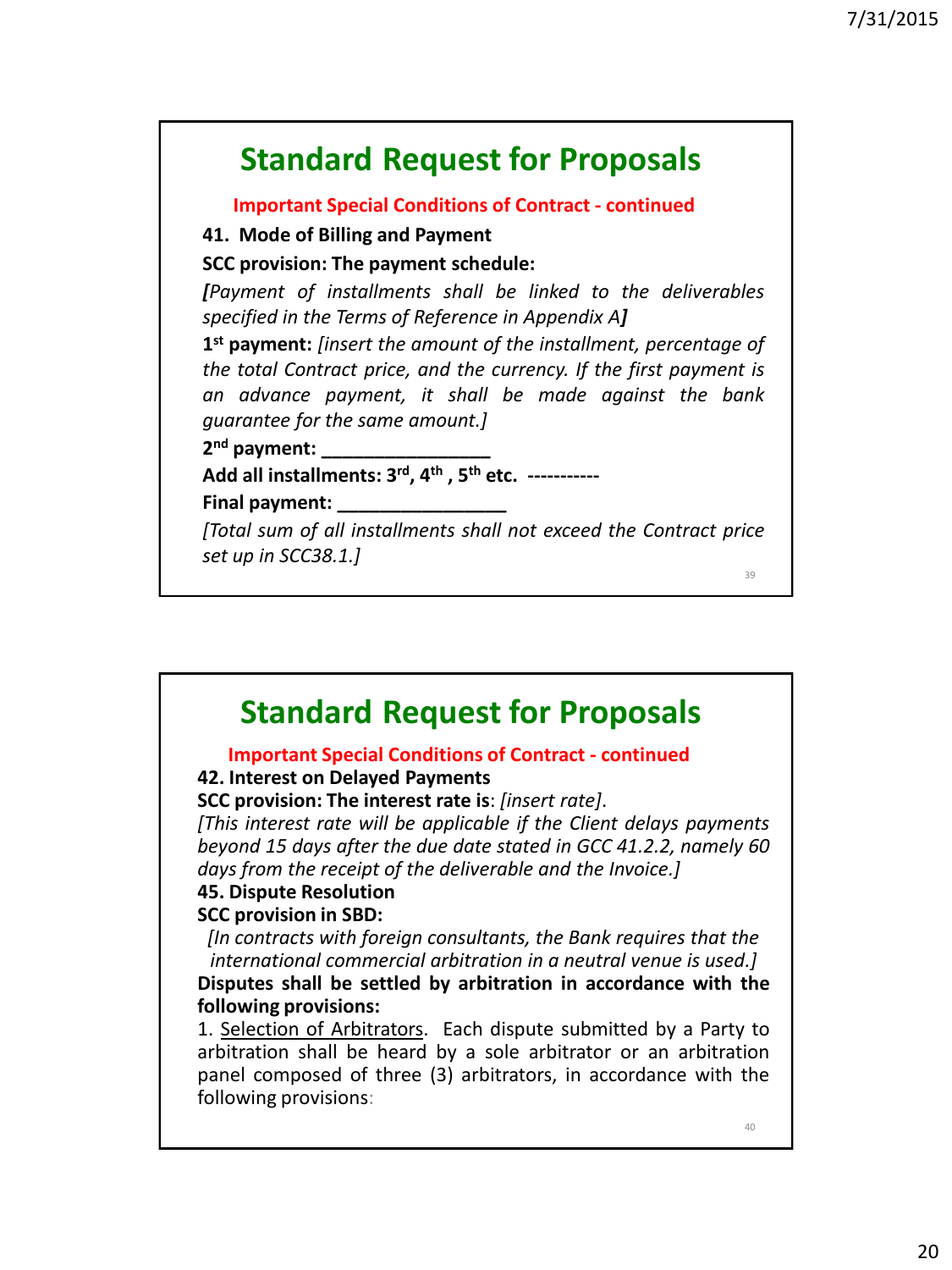**Important Special Conditions of Contract - continued**

(a) Where the Parties agree that the dispute concerns a technical matter, they may agree to appoint a sole arbitrator or, failing agreement on the identity of such sole arbitrator within thirty (30) days after receipt by the other Party of the proposal of a name for such an appointment by the Party who initiated the proceedings, either Party may apply to *[name an appropriate international professional body, e.g., the Federation Internationale des Ingenieurs-Conseil (FIDIC) of Lausanne, Switzerland]* for a list of not fewer than five (5) nominees and, on receipt of such list, the Parties shall alternately strike names therefrom, and the last remaining nominee on the list shall be the sole arbitrator for the matter in dispute. If the last remaining nominee has not been determined in this manner within sixty (60) days of the date of the list, *[insert the name of the same professional body as above]* shall appoint, upon the request of either Party and from such list or otherwise, a sole arbitrator for the matter in dispute. 41

**Standard Request for Proposals Important Special Conditions of Contract - continued**

(b) Where the Parties do not agree that the dispute concerns a technical matter, the Client and the Consultant shall each appoint one (1) arbitrator, and these two arbitrators shall jointly appoint a third arbitrator, who shall chair the arbitration panel. If the arbitrators named by the Parties do not succeed in appointing a third arbitrator within thirty (30) days after the latter of the two (2) arbitrators named by the Parties has been appointed, the third arbitrator shall, at the request of either Party, be appointed by *[name an appropriate international appointing authority, e.g., the Secretary General of the Permanent Court of Arbitration, The Hague; the Secretary General of the International Centre for Settlement of Investment Disputes, Washington, D.C.; the International Chamber of Commerce, Paris; etc.]*.